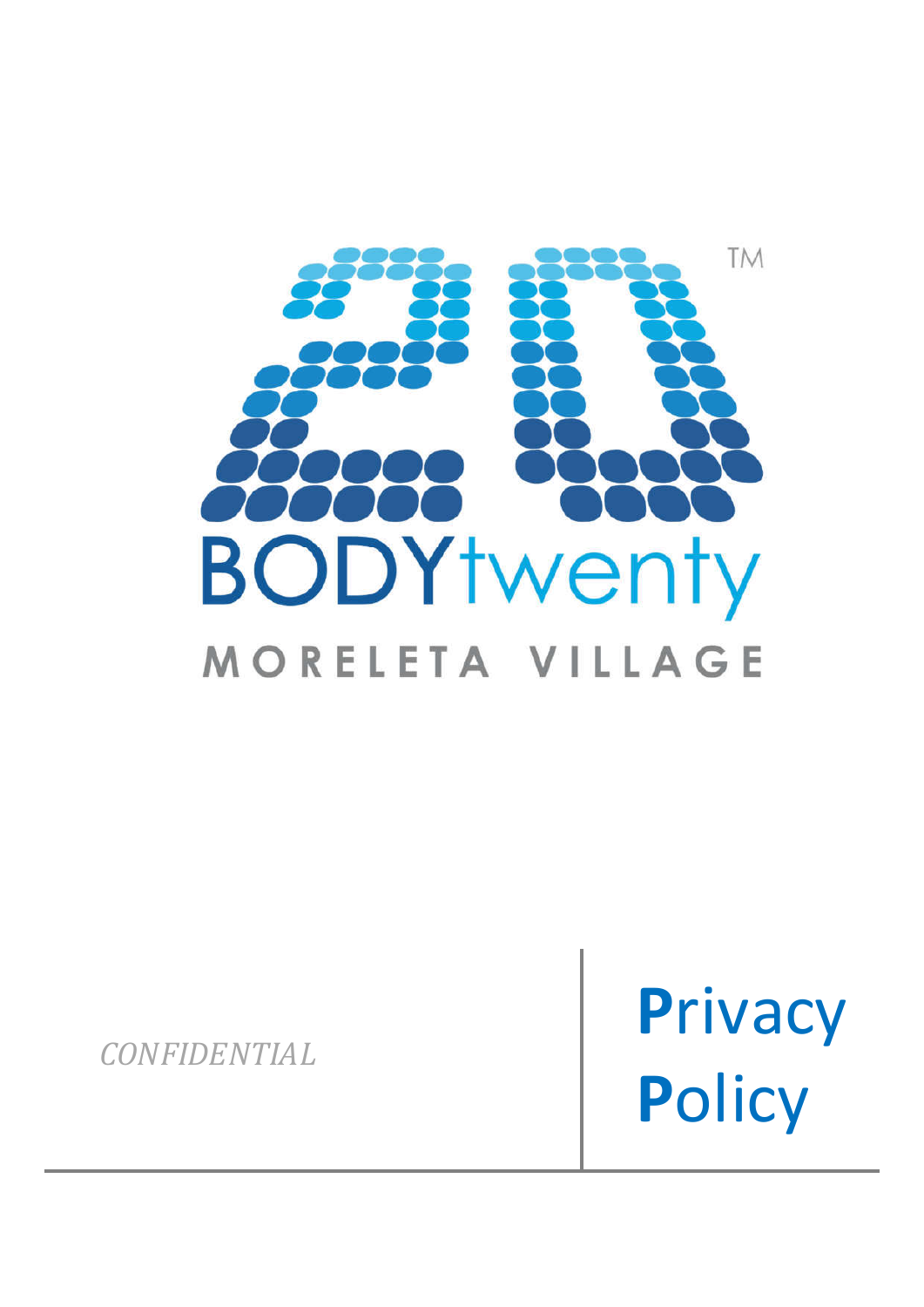Tel: 064 360 2020

#### **Table of Contents**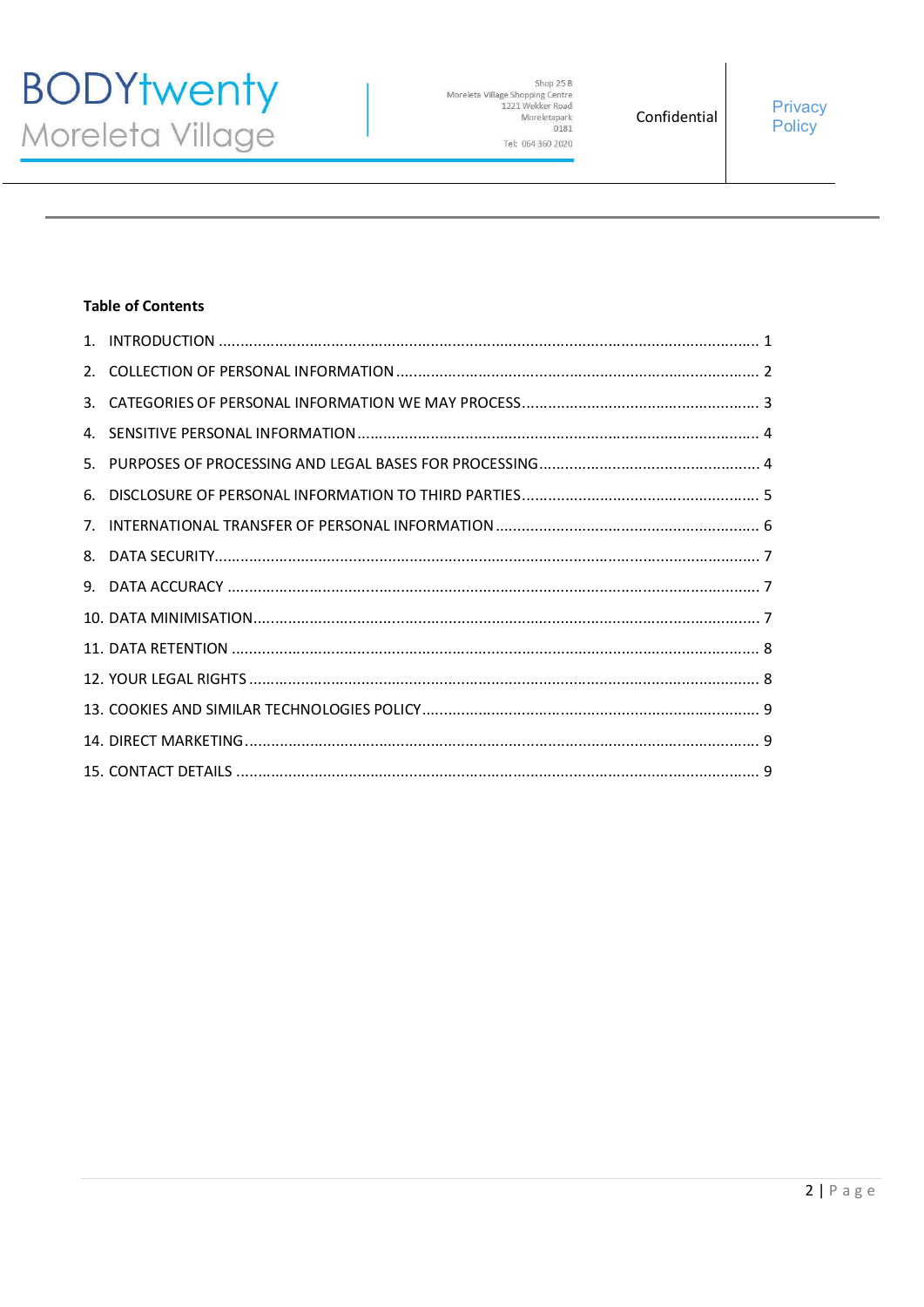Tel: 064 360 2020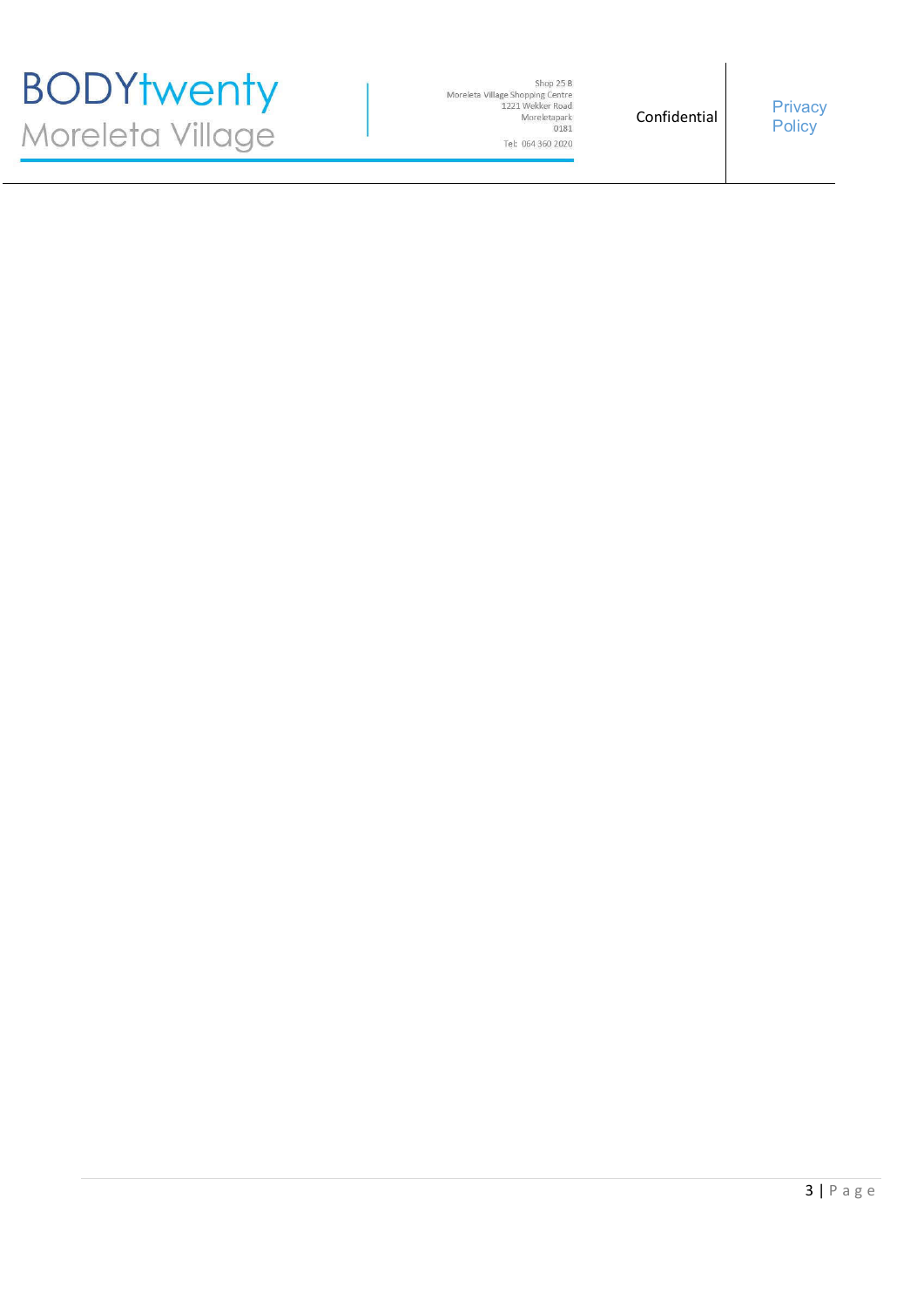This Privacy Policy describes Our policies and procedures on the collection, use and disclosure of Your information when You use the Service and tells You about Your privacy rights and how the law protects You.

We use Your Personal data to provide and improve the Service. By using the Service, You agree to the collection and use of information in accordance with this Privacy Policy.

### 1. INTRODUCTION

- 1.1 This privacy policy ("this Policy") explains how we protect and use your Personal Information.
- 1.2 By providing us with your Personal Information, you  $-$ 
	- 1.2.1 agree to this Policy and authorise us to process such information as set out herein; and
	- 1.2.2 authorise Body20 Moreleta Village, its Directors, Associates, our Service Providers and other third parties to Process your Personal Information for the purposes stated in this Policy.
- 1.3 We will not use your Personal Information for any other purpose than that set out in this Policy and will endeavour to protect your Personal Information that is in our possession from unauthorised alteration, loss, disclosure or access.
- 1.4 Please note that we may review and update this Policy from time to time. The latest version of this Policy is available on request.
- 1.5 This Policy applies to all external parties with whom we interact, including but not limited to individual clients, representatives of client organisations, visitors to our studio, and other users of our services.
- 1.6 Defined terms used in this Policy are explained in Annexure A, below.
- 1.7 DIRECTORS AND OFFICE BEARERS Body20 Moreleta Village

Johannes Cornelius Engelbrecht - Director and Information Officer

Adél Engelbrecht – Director and Deputy Information Officer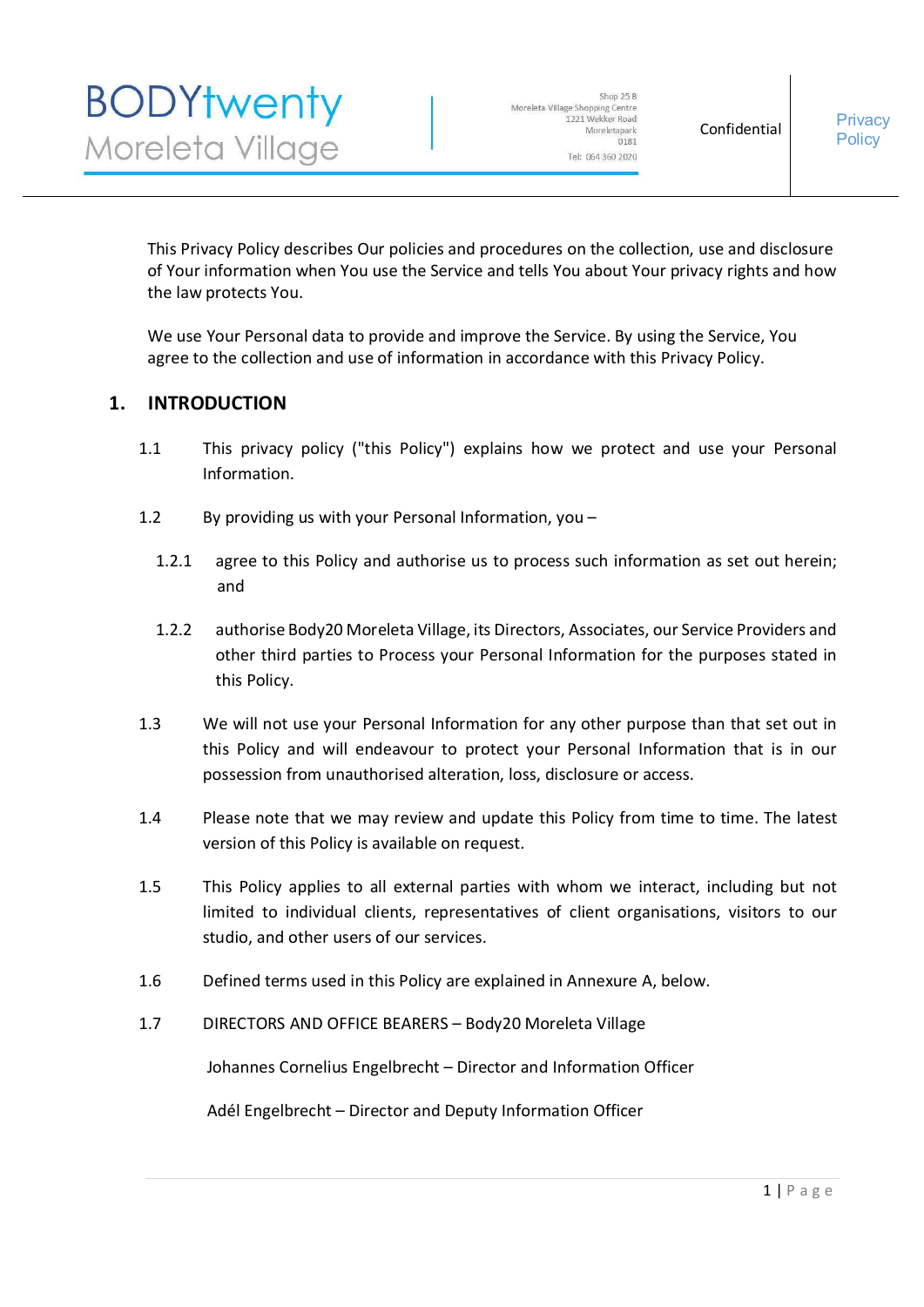### 2. COLLECTION OF PERSONAL INFORMATION

- 2.1 We may collect or obtain Personal Information about you -
	- 2.1.1 directly from you;
	- 2.1.2 in the course of our relationship with you;
	- 2.1.3 in the course of providing our services to you or your organisation;
	- 2.1.4 when you make your Personal Information public;
	- 2.1.5 when you visit and/or interact with our Website or our various social media platforms;
	- 2.1.6 when you register to use any of our services including but not limited to newsletters, seminars and service updates;
	- 2.1.7 when you interact with any third party content or advertising on our Website and/or our various social media platforms; or
	- 2.1.8 when you visit our offices.
- 2.2 We may also receive Personal Information about you from third parties (eg, law enforcement authorities).
- 2.3 In addition to the above, we may create Personal Information about you such as records of your communications and interactions with us, including, but not limited to, your attendance at events or at interviews in the course of applying for a job with us, subscription to our newsletters and other mailings and interactions with you during the course of our digital and/or other marketing campaigns in any form.
- 2.4 ADDITIONAL DATA SUBJECTS

Additional Data Subjects include, but is not limited to:-

- 2.4.1 Clients of Body20 Moreleta Village;
- 2.4.2 Employees of Body20 Moreleta Village;
- 2.4.3 City Council and Municipal ratepayers and consumers: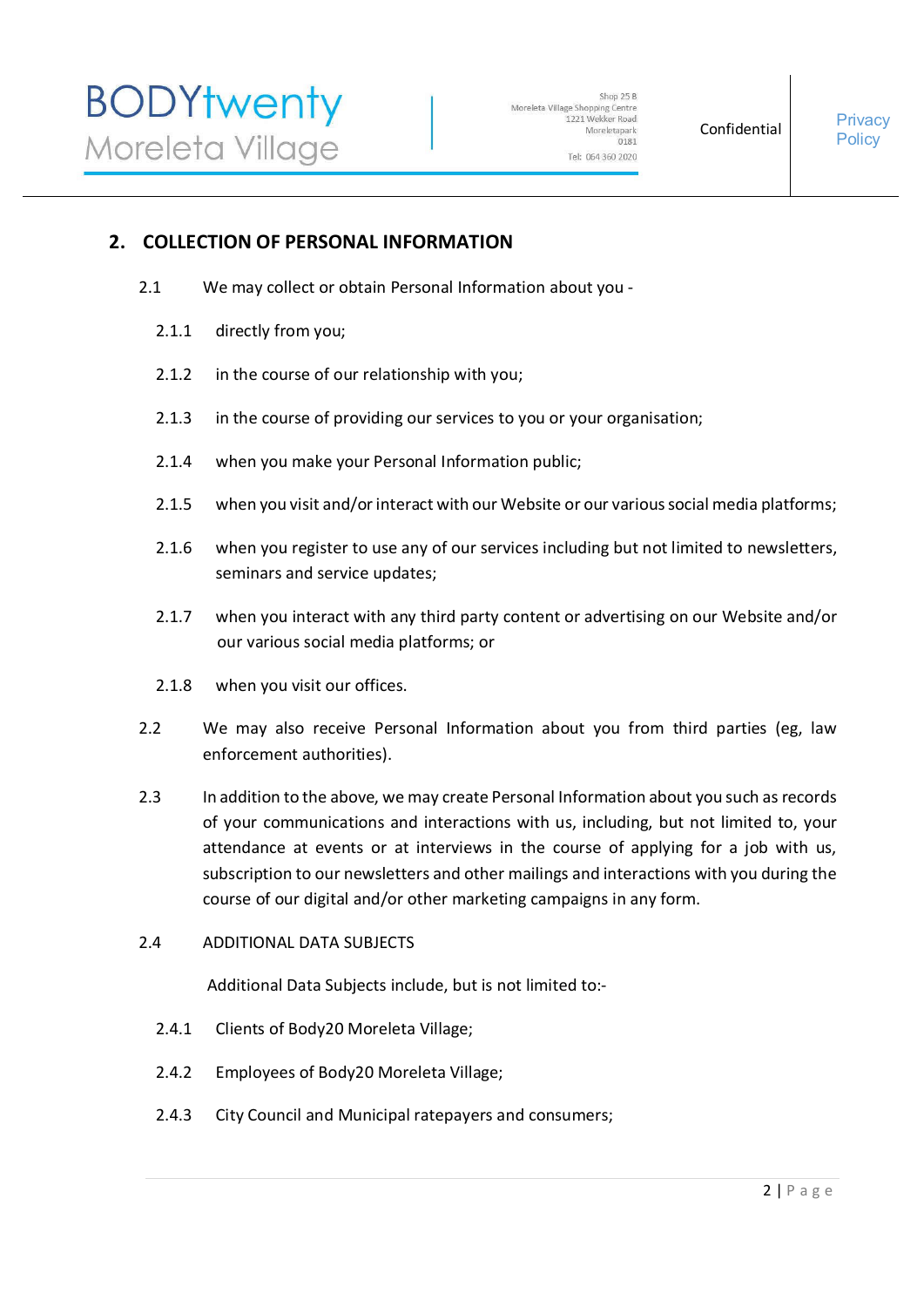2.4.4 Service Providers, Consultants, Legal and Professional Advisors.

# 3. CATEGORIES OF PERSONAL INFORMATION WE MAY PROCESS

We may process the following categories of Personal Information about you -

- 3.1 personal details: name: and photograph:
- 3.1 demographic information: gender; date of birth / age; nationality; salutation; title; and language preferences;
- 3.2 identifier information: passport or national identity number; utility provider details; bank statements; tenancy agreements;
- 3.3 contact details: correspondence address; telephone number; email address; and details of your public social media profile(s);
- 3.4 instruction details: details of individuals engaging Body20 Moreleta Village and personal information included in correspondence, documents, evidence or other materials that we process in the course of providing our services;
- 3.5 attendance records: details of meetings and other events organised by or on behalf of Body20 Moreleta Village that you may and/or may not have attended;
- 3.6 consent records: records of any consents you may have given, together with the date and time, means of consent and any related information;
- 3.7 payment details: billing address; payment method; bank account number or credit card number;invoice records; payment records; SWIFT details; IBAN details; payment amount; payment date; and records of cheques and EFT payments;
- 3.8 data relating to your visits to our Website and or social media platforms, your device type; operating system; browser type; browser settings; IP address; language settings; dates and times of connecting to a Website and/or social media platform, and other technical communications information:
- 3.9 employer details: where you interact with us in your capacity as an employee of an organisation, the name, address, telephone number and email address of your employer, to the extent relevant; and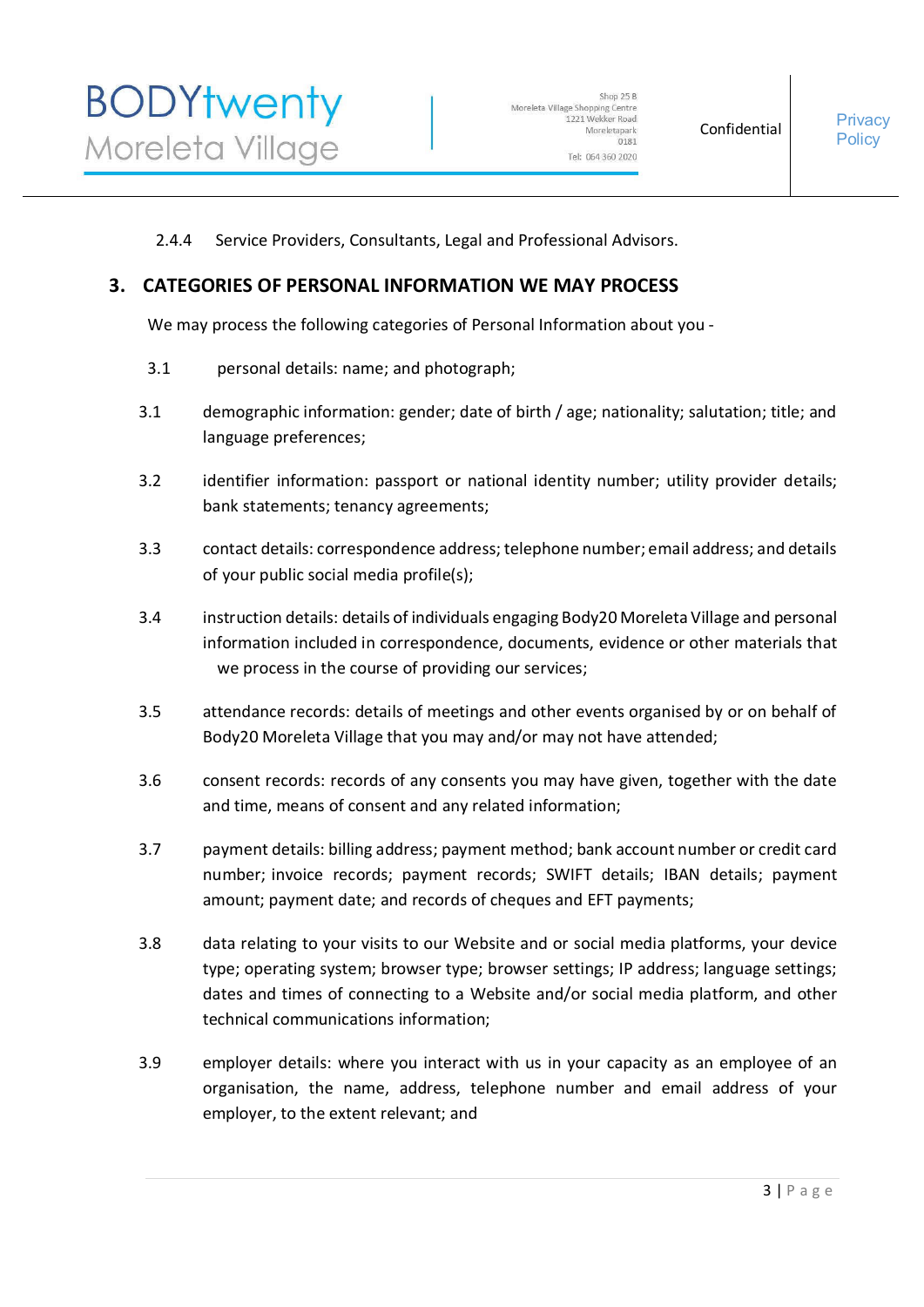Confidential Privacy

3.10 content and advertising data: records of your interactions with our online advertising and content, records of advertising and content displayed on pages displayed to you, and any interaction you may have had with such content or advertising (including, but not limited to, mouse hover, mouse clicks and any forms you complete).

### 4. SENSITIVE PERSONAL INFORMATION

- 4.1 Where we need to process your Sensitive Personal Information, we will do so in the ordinary course of our business, for a legitimate purpose, and in accordance with applicable law.
- 4.2 Employees / Candidates for Employment: Whenever we find it necessary in the scope of your employment and /or application for employment with us, we may collect from you, and/or any statutory bodies / government departments information such as your:

SAPS criminal record clearance certificate, UIF payment and claim records, Workman's compensation payment and claims records, SARS tax and PAYE records.

## 5. PURPOSES OF PROCESSING AND LEGAL BASES FOR PROCESSING

5.1 We will process your Personal Information in the ordinary course of the business of providing our services. We will primarily use your Personal Information only for the purpose for which it was originally or primarily collected.

We will use your Personal Information for a secondary purpose only if such purpose constitutes a legitimate interest and is closely related to the original or primary purpose for which the Personal Information was collected. We may subject your Personal Information to processing during the course of various activities, including, without limitation, the following:--

- 5.1.1 operating our business;
- 5.1.2 analysis, evaluation, review and collation of information in order to provide our services to you, via sub-contractors, consultants, professionals, determine legal issues and potential disputes, prepare or comment on opinions, memoranda, agreements, correspondence, reports, publications, documents relating to business /service agreements and other documents and records (whether in electronic or any other medium whatsoever) -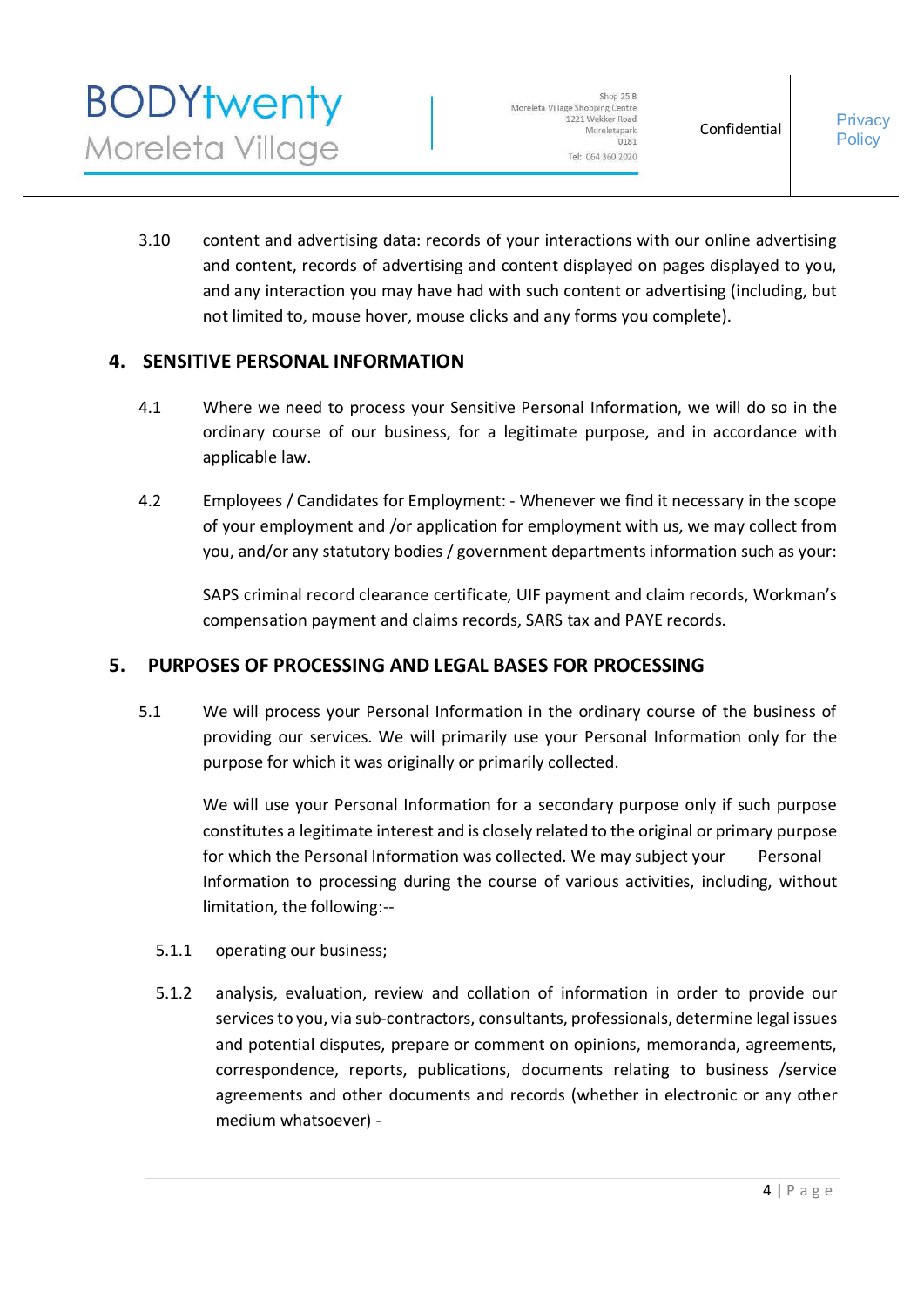- 5.1.3 compliance with applicable law and fraud prevention;
- 5.1.4 transfer of information to our Service Providers and other third parties or
- 5.1.5 recruitment.
- 5.2 We may process your Personal Information for relationship management and marketing purposes in relation to our services, including, but not limited to, Processing that is necessary for the development and improvement of services, for accounts management, and for marketing activities in order to establish, maintain and/or improve our relationship with you and with our Clients, Service Providers / Business Partners. We may also analyse your Personal Information for statistical purposes.
- 5.3 We may process your Personal Information for internal management and management reporting purposes, including but not limited to: conducting internal audits, conducting internal investigations, implementing internal business controls, providing central processing facilities, for insurance purposes and for management reporting analysis.
- 5.4 We may Process your Personal Information for safety and security purposes.
- 5.5 Engaging with clients and the public in general;
- 5.6 Engaging with businesses and industry National and International;
- 5.7 Recruitment of personnel and management of employees;
- 5.8 Forging and in continuance of relationships with sectors of government, parastatals, statutory and other authorities;
- 5.9 Engaging with media, on all networks and platforms, as well as, marketing and sales.
- 5.10 Concluding contracts / agreements with other parties within the scope of Body20 Moreleta Village's business activities – inclusive of Third Party Operators.

#### 6. DISCLOSURE OF PERSONAL INFORMATION TO THIRD PARTIES

6.1 We may disclose your Personal Information to our Associates and Service Providers, for legitimate business purposes, in accordance with applicable law and subject to applicable professional and regulatory requirements regarding confidentiality. In addition, we may disclose your Personal Information -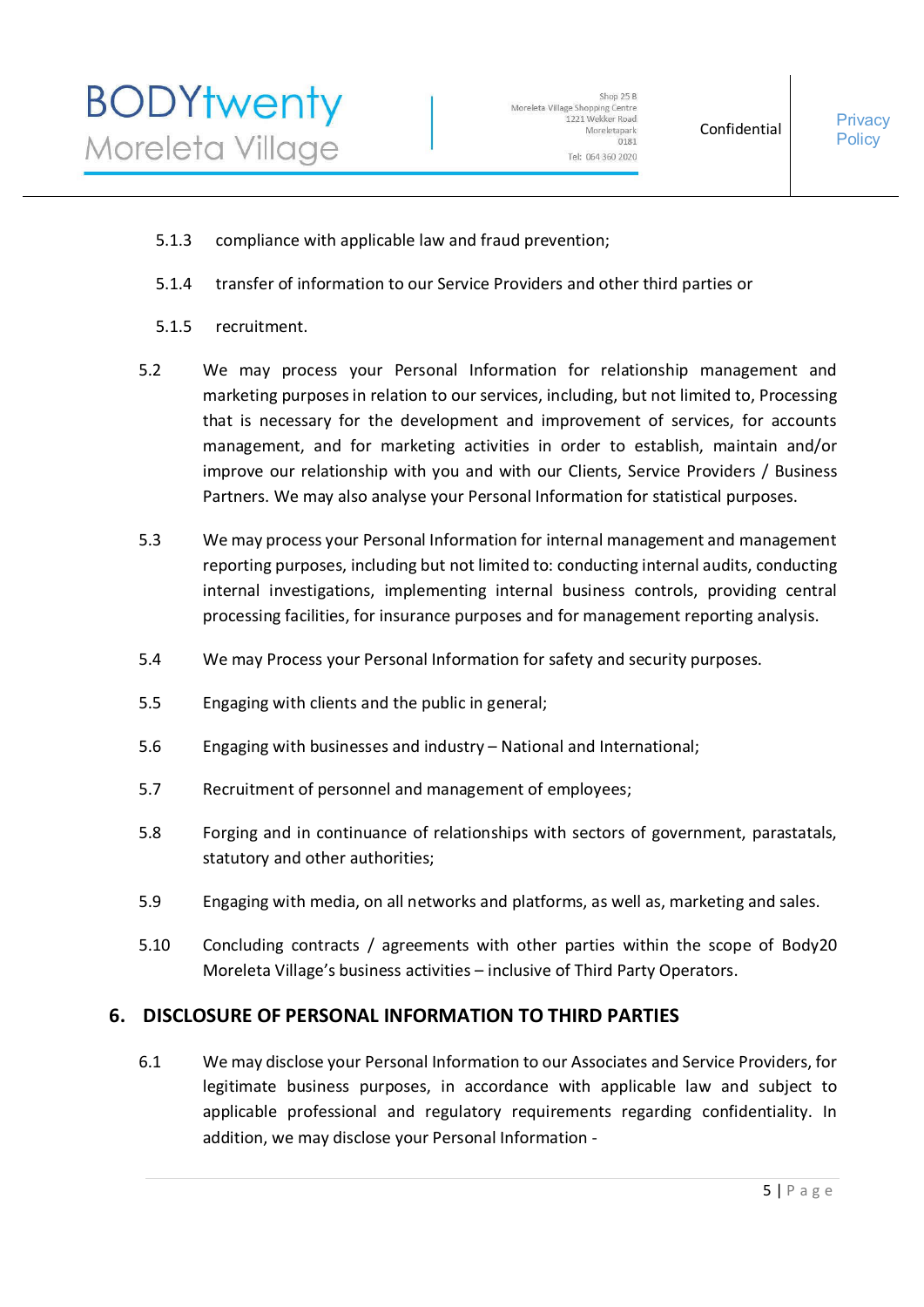- 6.1.1 if required by law;
- 6.1.2 legal and regulatory authorities, upon request, or for the purposes of reporting any actual or suspected breach of applicable law or regulation;
- 6.1.3 third party Operators (including, but not limited to, data processors such as providers of data hosting services and document review technology and services), located anywhere in the world, subject to 6.2;
- 6.1.4 where it is necessary for the purposes of, or in connection with, actual or threatened legal proceedings or establishment, exercise or defence of legal rights;
- 6.1.5 to any relevant party for the purposes of the prevention, investigation, detection or prosecution of criminal offences or the execution of criminal penalties, including, but not limited to, safeguarding against, and the prevention of threats to, public security;
- 6.1.6 to any relevant third party acquirer(s), in the event that we sell or transfer all or any portion of our business or assets (including, but not limited to, in the event of a reorganization, dissolution or liquidation); and
- 6.1.7 to any relevant third party provider, where our Website and/or social media platforms uses third party advertising, plugins or content.
- 6.2 If we engage a third party Operator to process any of your Personal Information, we recognise that any Operator who is in a foreign country must be subject to a law, binding corporate rules or binding agreements which provide an adequate level of protection similar to POPIA. We will review our relationships with Operators we engage and, to the extent required by any applicable law if force, we will require such Operators to be bound by contractual obligations to -
	- 6.2.1 only Process such Personal Information in accordance with our prior written instructions;and
	- 6.2.2 use appropriate measures to protect the confidentiality and security of such Personal Information.

# 7. INTERNATIONAL TRANSFER OF PERSONAL INFORMATION

7.1 We may transfer your Personal Information to recipients outside of the Republic of South Africa.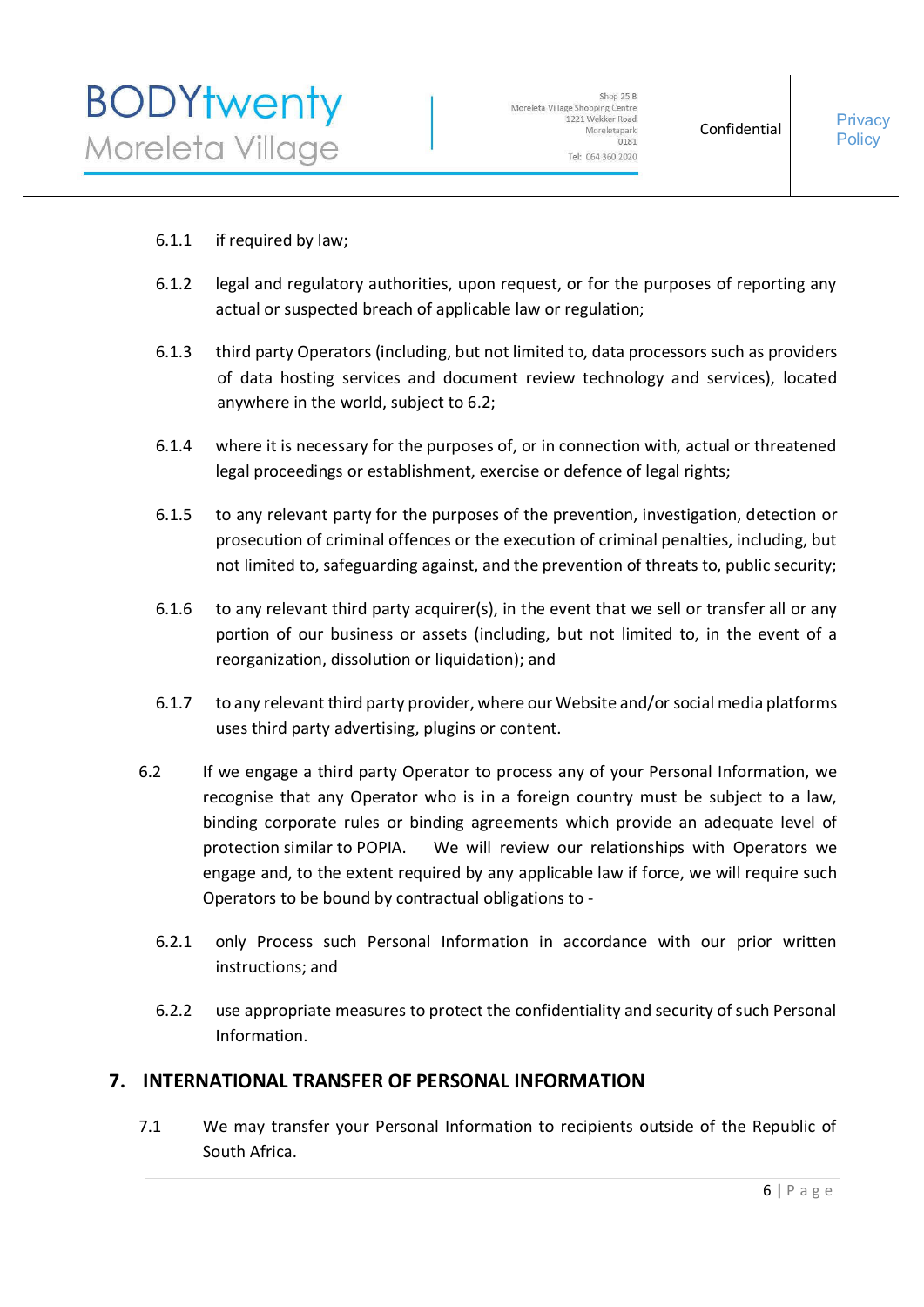Shop 25 B Moreleta Village Shopping Centre<br>1221 Wekker Road Moreletapark 0181 Tel: 064 360 2020

Confidential Privacy

7.2 Subject to 6.2, Personal Information may be transferred outside of the Republic of South Africa provided that the country to which the data is transferred has adopted a law that provides for an adequate level of protection substantially similar to POPIA, the Operator/third party undertakes to protect the Personal Information in line with applicable data protection legislation and the transfer is necessary in order to provide the legal and other related services that are required by Body20 Moreleta Village' clients.

## 8. DATA SECURITY

- 8.1 We implement appropriate technical and organisational security measures to protect your Personal Information that is in our possession against accidental or unlawful destruction, loss, alteration, unauthorised disclosure, unauthorised access, in accordance with applicable law.
- 8.2 Where there are reasonable grounds to believe that your Personal Information that is in our possession has been accessed or acquired by any unauthorised person, we will notify the relevant Regulator and you, unless a public body responsible for detection, prevention or investigation of offences or the relevant regulator informs us that notifying you will impede a criminal investigation.
- 8.3 Because the internet is an open system, the transmission of information via the internet is not completely secure. Although we will implement all reasonable measures to protect your Personal Information that is in our possession, we cannot guarantee the security of any information transmitted using the internet and we cannot be held liable for any loss of privacy occurred during the course of such transmission.

# 9. DATA ACCURACY

The Personal Information provided to Body20 Moreleta Village should be accurate, complete and up-to-date. Should Personal Information change, the onus is on the provider of such data to notify Body20 Moreleta Village of the change and provide Body20 Moreleta Village with the accurate data.

## 10. DATA MINIMISATION

Body20 Moreleta Village will restrict its processing of Personal Information to data which is sufficient for the fulfilment of the primary purpose and applicable legitimate purpose for which it was collected.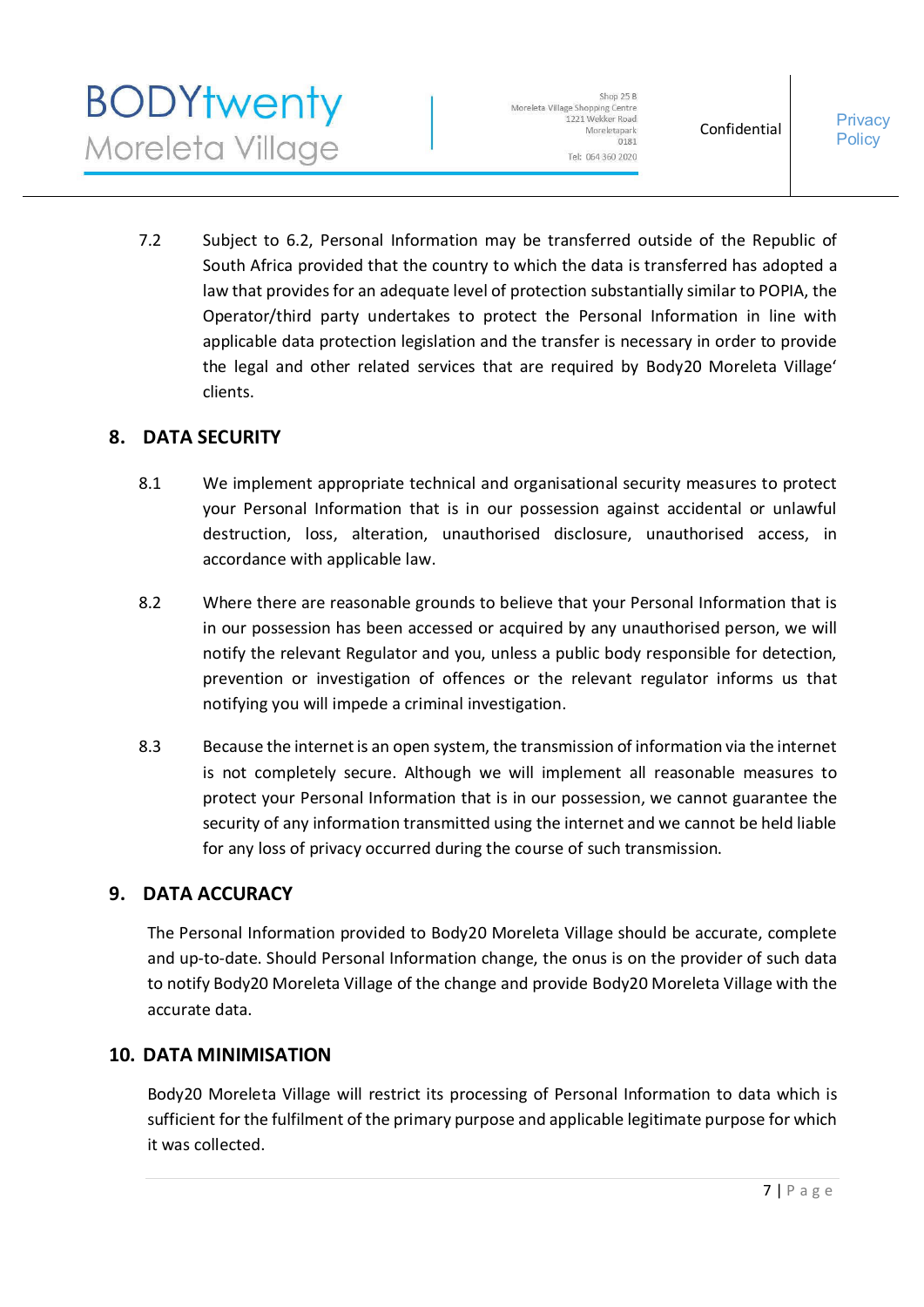Confidential Privacy **Policy** 

## 11. DATA RETENTION

Body20 Moreleta Village shall only retain and store Personal Information for the period for which the data is required to serve its primary purpose or a legitimate interest, or for the period required to comply with an applicable legal requirement, whichever is longer.

# 12. YOUR LEGAL RIGHTS

You may have rights under the South African and other laws to have access to your Personal Information and to ask us to rectify, erase and restrict use of your Personal Information. You may also have rights to object to your Personal Information being used, to ask for the transfer of Personal Information you have made available to us and to withdraw consent to the use of your Personal Information. You may, therefor, on reasonable grounds, object to us using your personal information. If you object, we will stop using your personal information, except if the law allows its use.

#### Lodging a complaint

If you believe we are using your personal information unlawfully, please let us know first at adel@body20.co.za; and/or jo.c.engelbrecht@gmail.com

You may lodge a complaint to the Information Regulator (South Africa) with the following contact details:

Website:https://www.justice.gov.za/inforeg/index.html.

Address: SALU Building, 316 Thabo Sehume Street, Pretoria. Contact number: 012 406 4818.

Fax number: 086 500 3351. Email: inforeg@justice.gov.za.

If you are in the European Union or the United Kingdom, the following details may be used for the relevant regulatory authority: -

GDPR: -The European Commission Online complaint procedure: https://ec.europa.eu/info/about-european-commission/contact/problems-andcomplaints/how-make-complaint-eu-level/submit-complaint\_en

Address: European Commission, Secretary-General, B-1049 Brussels, BELGIUM Fax: 3222964335

The independent Data Protection Authority ("DPA") per member state Website listing all DPA's per member state: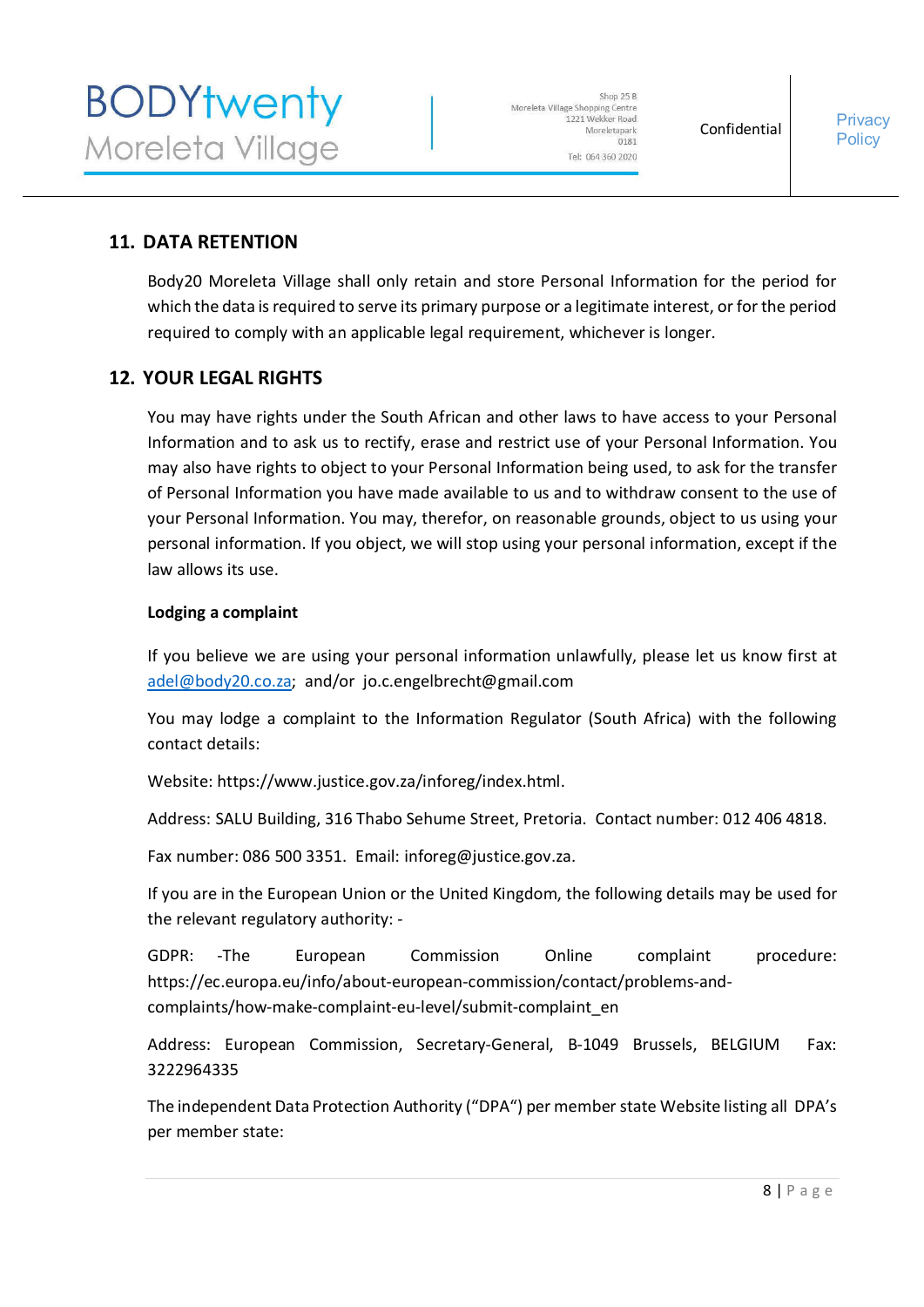https://ec.europa.eu/justice/article-29/structure/data-protection-authorities/index\_en.htm

Data Protection Act, 1998 (UK): - The Information Commissioner's Office Website: https://ico.org.uk/global/contact-us/ Tel: 0303 123 1113

# 13. COOKIES AND SIMILAR TECHNOLOGIES POLICY

- 13.1 We may Process your Personal Information by our use of Cookies and similar technologies.
- 13.2 When you visit our Website and/or social media platforms we may place Cookies onto your device, or read Cookies already on your device, subject always in accordance with applicable law.Wemay use Cookies to record information about your device, your browser and, in some cases, your preferences and browsing habits. We may process your Personal Information through Cookies and similar technologies, in accordance with our Cookie Policy.

### 14. DIRECT MARKETING

- 14.1 We may Process your Personal Information for the purposes of providing you with information regarding services that may be of interest to you. You may unsubscribe for free at any time.
- 14.2 If you currently receive marketing information from us which you would prefer not to receive in the future, please email us at adel@body20.co.za

## **15. CONTACT DETAILS**

You may contact us at -

The Information Officer / Body20 Moreleta Village / Attention: Johann Engelbrecht

Tel:+27643602020

Email: jo.c.engelbrecht@gmail.com and/or adel@bdy20.co.za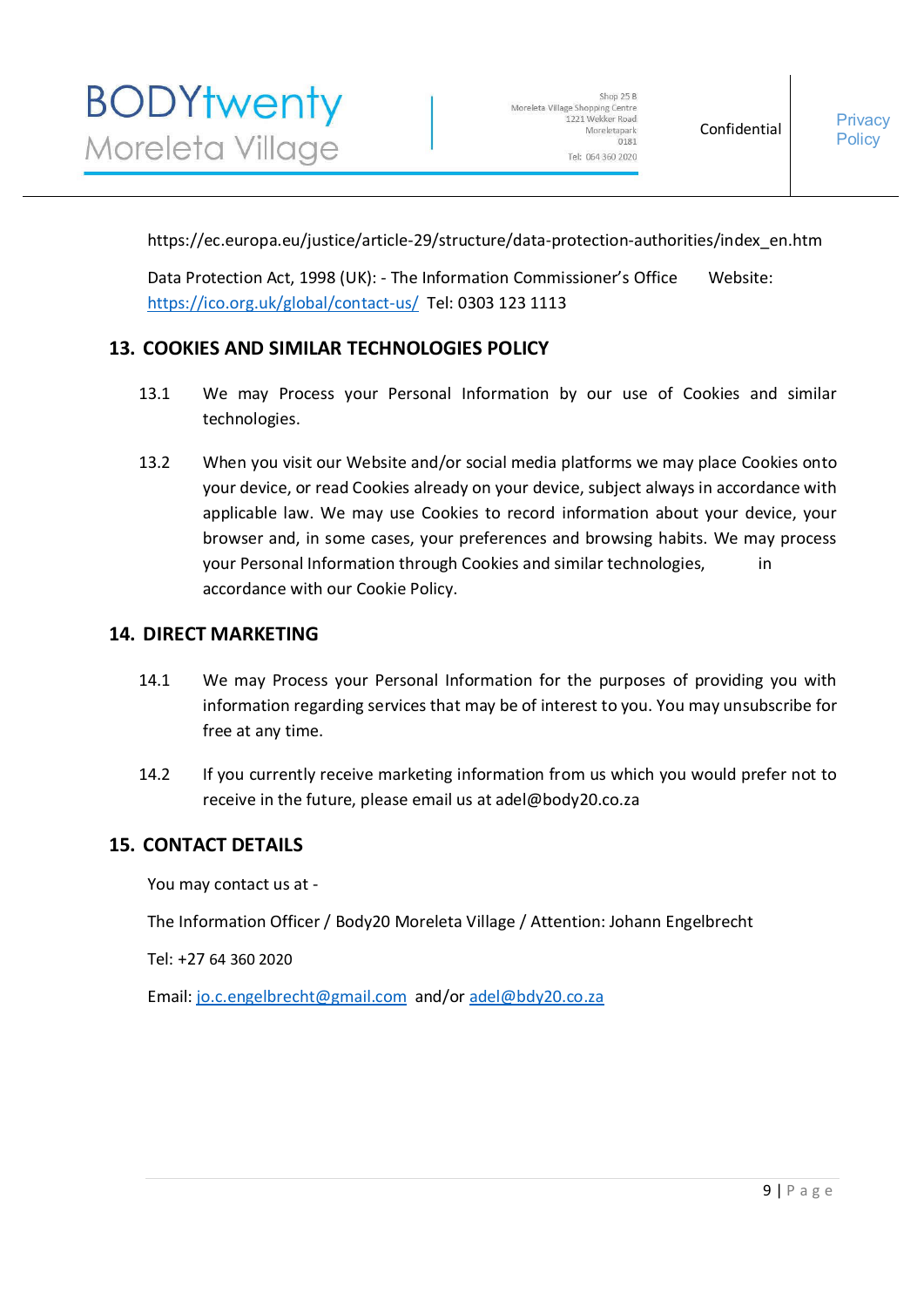Confidential Privacy

**Policy** 

#### ANNEXUREA- DEFINITIONS

"Company" means Body20 Moreleta Village and where applicable, partners, directors, employees and consultants of Body20 Moreleta Village or of any of its subsidiaries.

"Cookie" means a small file that is placed on your device when you visit a website. In this Policy, a reference to a "Cookie" includes analogous technologies such as web beacons and clear Graphic Interchange Format files ("GIFs").

"Operator" means any person or entity that Processes Personal Information on behalf of the Responsible Party.

"Personal Information" means information that is about any individual, or from which any individual is directly or indirectly identifiable, in particular by reference to an identifier such as a name, an identification number, location data, an online identifier or to one or more factors specific to the physical, physiological, genetic, mental, economic, cultural or social identity of that individual.

Where we refer to "personal information", it means "personal information" as defined in the Protection of Personal Information Act, 4 of 2013 as amended from time to time ("POPI"), and "personal data" as per the General Data Protection Regulation 2016/679 ("the GDPR"). Personal information includes any information about a person that can be used to identify a person directly or indirectly. It includes information like a name, an identification number, location information, an online identifier or one or more factors specific to the physical, physiological, genetic, mental, economic, cultural or social identity of that person. POPI includes the personal information of juristic persons in its ambit – so we will protect the personal information of juristic persons in the same manner as any other person's personal information.

#### Children's personal information and special personal information

We do not intentionally collect or use personal information of children (persons under the age of 18 years), unless with express consent of a parent or guardian and/or in the capacity as our client the guardian and/or parent of any such child / children or if the law otherwise allows or requires us to process such personal information.

"POPIA" means the Protection of Personal Information Act 4 of 2013, as amended.

"Process", "Processing" or "Processed" means anything that is done with any Personal Information, whether or not by automated means, such as collection, recording, organisation, structuring, storage, adaptation or alteration, retrieval, consultation, use, disclosure by transmission,